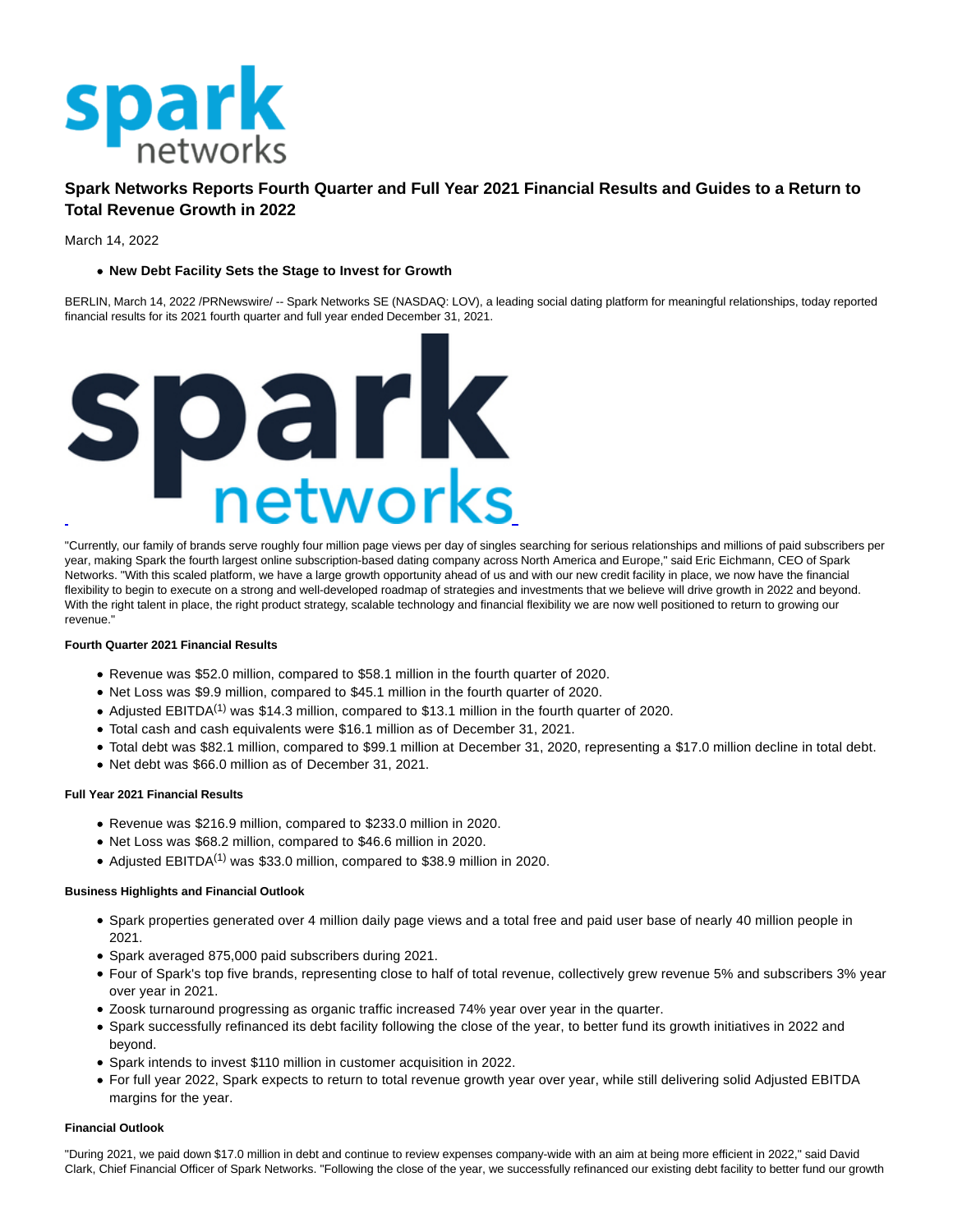initiatives in 2022. Under the new \$100 million debt facility with MGG Investment Group, we have extended our maturity dates and improved our covenant flexibility, which will allow us to invest appropriately in growing our business in 2022 and beyond. For full year 2022, we expect to return to total revenue growth year over year, while still delivering solid Adjusted EBITDA margins for the year."

## **Investor Conference Call**

Spark Networks management will host a conference call and live webcast for analysts and investors today at 5:00 p.m. Eastern Time (2:00 p.m. Pacific Time) to discuss the company's financial results.

To access the live call, dial 888-349-0106 (US) or +1 412-902-0131 (International) and ask to join the Spark Networks' call.

A live and archived webcast of the conference call will be accessible on the Investor Relations section of the company's website a[t https://investor.spark.net](https://c212.net/c/link/?t=0&l=en&o=3472191-1&h=2374273912&u=https%3A%2F%2Finvestor.spark.net%2Finvestor-relations%2Fhome&a=https%3A%2F%2Finvestor.spark.net%2Finvestor-relations%2Fhome) /investor-relations/home. In addition, a phone replay will be available approximately two hours following the end of the call, and it will remain available for one week. To access the call replay dial 1-877-344-7529 (US) or +1 412-317-0088 (International) and enter the replay passcode: 4725720.

#### **About Spark Networks SE**

Spark Networks SE (NASDAQ: LOV) is a leading social dating platform for meaningful relationships focusing on the 40+ demographic and faith-based affiliations. Spark's widening portfolio of premium and freemium dating apps include Zoosk, EliteSingles, SilverSingles, Christian Mingle, Jdate, and JSwipe, among others. Spark is headquartered in Berlin, Germany, with offices in New York and Utah.

#### **Safe Harbor Statement**

This press release contains forward-looking statements within the meaning of Section 27A of the Securities Act of 1933, as amended, and Section 21E of the Securities Exchange Act of 1934, as amended, statements involving known and unknown risks, uncertainties, and other factors that may cause Spark Networks' performance or achievements to be materially different from those of any expected future results, performance, or achievements. These statements include, without limitation, statements regarding Spark Networks' making of necessary product improvements to return Zoosk to revenue growth in 2022; the positive traction Spark Networks is seeing from improvements and new features; Spark Networks' continuation of work in 2022 on improving all of its properties' features and functionality, as well as implementing several revenue optimization efforts across its marketing and product organizations; Spark Networks' confidence that these improvements will result in Zoosk's subscriber and revenue growth in 2022, as well as a return to year over year growth in Spark Networks' revenues; Spark Networks' financial outlook including with respect to full-year 2022 revenue and full-year 2022 Adjusted EBITDA; Spark Networks' growth opportunity; the scalability of Spark Networks' platform and its flexibility to execute its roadmap of strategies and investments; Spark Networks' aim at being more efficient in 2022; Spark Networks' ability to invest appropriately in growing its business in 2022 and beyond; Spark Network's intended investment in customer acquisition in 2022; and Spark Networks' expectation that for full year 2022 it expects to return to total revenue growth year over year, while still delivering solid Adjusted EBITDA margins for the year.

Any statements in this press release that are not statements of historical fact may be considered to be forward-looking statements. Written words, such as "believes," "hopes," "intends," "estimates," "expects," "projects," "plans," "anticipates," "guides," and variations thereof, or the use of future tense, identify forward-looking statements. By their nature, forward-looking statements and forecasts involve risks and uncertainties because they relate to events and depend on circumstances that will occur in the near future. There are a number of factors that could cause actual results and developments to differ materially, including, but not limited to, the risk that the benefits from the acquisition of Zoosk, Inc. may not be fully realized or may take longer to realize than expected; risks related to the degree of competition in the markets in which Spark Networks operates; risks related to the ability of Spark Networks to retain and hire key personnel, operating results and business generally; the timing and market acceptance of new products introduced by Spark Networks' competitors; Spark Networks' ability to identify potential acquisitions; Spark Networks' ability to comply with new and evolving regulations relating to data protection and data privacy; general competition and price measures in the market place; risks related to the duration and severity of COVID-19 and its impact on Spark Networks' business; and general economic conditions. Additional factors that could cause actual results to differ are discussed under the heading "Risk Factors" in Spark Networks' most recent Annual Report on Form 10-K and in other sections of Spark Networks' filings with the Securities and Exchange Commission ("SEC"), and in Spark Networks' other current and periodic reports filed or furnished from time to time with the SEC. All forward-looking statements in this press release are made as of the date hereof, based on information available to the Company as of the date hereof, and the Company assumes no obligation to update any forward-looking statement except as required by law.

#### **For More Information**

Investor contact:

MKR Investor Relations, Inc. Todd Kehrli or Joo-Hun Kim [lov@mkr-group.com](mailto:lov@mkr-group.com)

1 Adjusted earnings before interest, taxes, depreciation and amortization ("Adjusted EBITDA"), a non-GAAP financial measure, is one of the primary metrics by which we evaluate the performance of our business, budget, forecast and compensate management. We believe this measure provides management and investors with a consistent view, period to period, of the core earnings generated from the ongoing operations and allows for greater transparency with respect to key metrics used by senior leadership in its financial and operational decision-making. We define Adjusted EBITDA as net earnings (loss) excluding net interest expense, (gain) loss on foreign currency transactions, income tax (benefit) expense, depreciation and amortization, asset impairments, stock-based compensation expense, acquisition related costs and other costs. Adjusted EBITDA has inherent limitations in evaluating the performance of the Company, including, but not limited to the following:

- Adjusted EBITDA does not reflect the cash capital expenditures during the measurement period;
- Adjusted EBITDA does not reflect any changes in working capital requirements during the measurement period;
- Adjusted EBITDA does not reflect the cash tax payments during the measurement period;
- Adjusted EBITDA may be calculated differently by other companies in our industry, thus limiting its value as a comparative measure;

Because of these limitations, Adjusted EBITDA should be considered in addition to other financial performance measures, including net income (loss) and our other U.S. GAAP results. A reconciliation of the Adjusted EBITDA for the three months and year ended December 31, 2021 and 2020 can be found in the table below.

Statements regarding our expectations as to the full-year 2022 Adjusted EBITDA do not include certain charges and costs. The adjustments to EBITDA in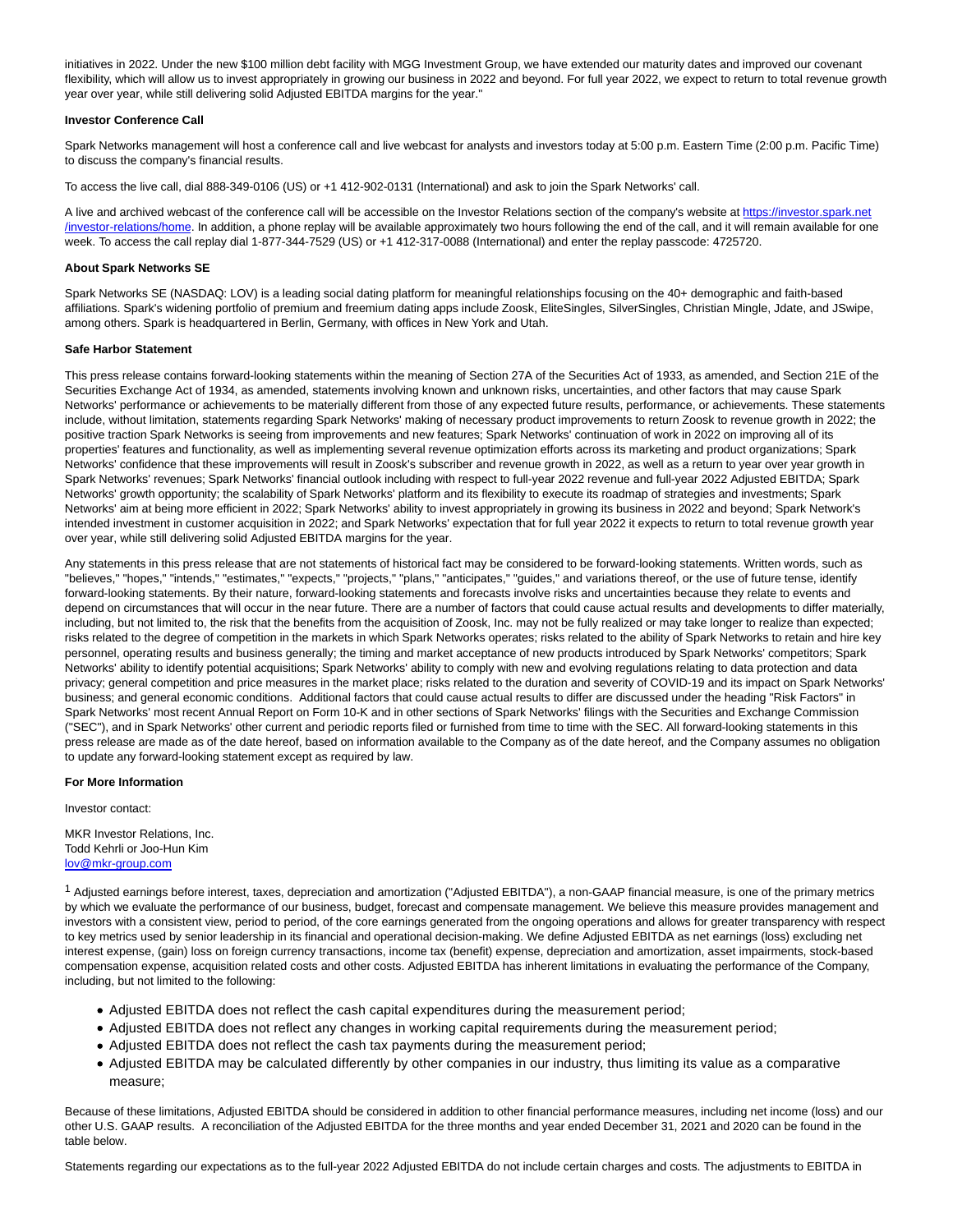future periods are generally expected to be similar to the kinds of charges and costs excluded from Adjusted EBITDA in prior periods, including (i) items such as share-based compensation, asset impairments, gains or losses on foreign currency transactions and interest expense, and (ii) items related to acquisitions or other costs that are non-recurring, infrequent, or unusual in nature including transaction and advisory fees, merger integration costs, other employee payments, and severance. The exclusion of these charges and costs in future periods will have a significant impact on our Adjusted EBITDA. We are not able to provide a reconciliation of our non-GAAP financial guidance to the corresponding GAAP measures without unreasonable effort because of the uncertainty and variability of the nature and amount of these future charges and costs.

#### **Spark Networks SE Condensed Consolidated Balance Sheets (Unaudited) (in thousands)**

| uu urvuouruo,                                  |    |                   |                   |         |  |  |  |  |
|------------------------------------------------|----|-------------------|-------------------|---------|--|--|--|--|
|                                                |    | December 31, 2021 | December 31, 2020 |         |  |  |  |  |
| <b>Assets</b>                                  |    |                   |                   |         |  |  |  |  |
| Cash and cash equivalents                      | \$ | 16,141            | \$                | 19,267  |  |  |  |  |
| Accounts receivable, net                       |    | 6,261             |                   | 5,507   |  |  |  |  |
| Goodwill and intangible assets                 |    | 164.113           |                   | 215,581 |  |  |  |  |
| Other assets                                   |    | 23,286            |                   | 50,088  |  |  |  |  |
| <b>Total assets</b>                            | \$ | 209,801           | \$                | 290,443 |  |  |  |  |
| <b>Liabilities and Shareholders' Equity</b>    |    |                   |                   |         |  |  |  |  |
| Current portion of long-term debt              | \$ | 17,593            | \$                | 19,037  |  |  |  |  |
| Accounts payable                               |    | 11.474            |                   | 11,127  |  |  |  |  |
| Deferred revenue                               |    | 36.973            |                   | 38.304  |  |  |  |  |
| Accrued expenses and other current liabilities |    | 27,042            |                   | 28,429  |  |  |  |  |
| Long-term debt, net of current portion         |    | 64,531            |                   | 80,109  |  |  |  |  |
| Other liabilities                              |    | 19,495            |                   | 18,534  |  |  |  |  |
| <b>Total liabilities</b>                       |    | 177,108           |                   | 195,540 |  |  |  |  |
| Total shareholders' equity                     |    | 32,693            |                   | 94,903  |  |  |  |  |
| Total liabilities and shareholders' equity     | \$ | 209,801           | \$                | 290.443 |  |  |  |  |

## **Spark Networks SE Condensed Consolidated Statements of Operations (Unaudited) (in thousands)**

|                                    | Three Months Ended December 31. |              |    |           | Year Ended December 31. |           |      |           |  |  |
|------------------------------------|---------------------------------|--------------|----|-----------|-------------------------|-----------|------|-----------|--|--|
|                                    |                                 | 2021<br>2020 |    |           |                         | 2021      | 2020 |           |  |  |
| Revenue                            | \$                              | 51.976       | S  | 58.068    | S                       | 216.905   | \$   | 233,036   |  |  |
| Total operating costs and expenses |                                 | 63,072       |    | 102,782   |                         | 250,925   |      | 266,215   |  |  |
| Operating loss                     |                                 | (11,096)     |    | (44, 714) |                         | (34,020)  |      | (33, 179) |  |  |
| Other expense, net                 |                                 | (3,252)      |    | (59)      |                         | (15, 737) |      | (8, 440)  |  |  |
| Loss before income taxes           |                                 | (14,348)     |    | (44, 773) |                         | (49, 757) |      | (41, 619) |  |  |
| Income tax benefit (expense)       |                                 | 4,414        |    | (363)     |                         | (18,398)  |      | (4,989)   |  |  |
| Net loss                           | \$                              | (9,934)      | \$ | (45, 136) | S                       | (68, 155) | \$   | (46, 608) |  |  |

## **Reconciliation of Net loss to Adjusted EBITDA (Unaudited):**

|                                                                     | Three Months Ended December 31. |          |   |           | Year Ended December 31. |           |      |           |
|---------------------------------------------------------------------|---------------------------------|----------|---|-----------|-------------------------|-----------|------|-----------|
| (in thousands)                                                      |                                 | 2021     |   | 2020      | 2021                    |           | 2020 |           |
| Net loss                                                            |                                 | (9,934)  | S | (45, 136) | S                       | (68, 155) | \$   | (46, 608) |
| Net interest expense                                                |                                 | 3.101    |   | 3.368     |                         | 13.453    |      | 13.281    |
| Loss (gain) on foreign currency transactions                        |                                 | 796      |   | (2, 439)  |                         | 2.918     |      | (3,771)   |
| Income tax (benefit) expense                                        |                                 | (4, 414) |   | 363       |                         | 18.398    |      | 4.989     |
| Depreciation and amortization                                       |                                 | 945      |   | 2.219     |                         | 6.593     |      | 9.384     |
| Impairment of goodwill, intangible assets, and capitalized software |                                 | 20.864   |   | 51.236    |                         | 52.950    |      | 51,236    |
| Stock-based compensation expense                                    |                                 | 627      |   | 930       |                         | 2.725     |      | 4,780     |
| Acquisition-related costs <sup>(1)</sup>                            |                                 |          |   |           |                         |           |      | 1,545     |
| Other costs <sup><math>(2)</math></sup>                             |                                 | 2,333    |   | 2.549     |                         | 4,155     |      | 4,106     |
| <b>Adiusted EBITDA</b>                                              |                                 | 14.318   |   | 13.090    | S                       | 33.037    |      | 38.942    |

 $(1)$  Acquisition related costs primarily consist of transaction costs, including legal, consulting, advisory fees, and severance and retention costs.

<sup>(2)</sup> Includes primarily consulting and advisory fees related to special projects, as well as non-cash acquisition related expenses, post-merger integration activities and long-term debt transaction and advisory fees.

l,

#### **Spark Networks SE Condensed Consolidated Statements of Cash Flows (Unaudited) (in thousands)**

| Year Ended December 31, |      |  |  |  |  |
|-------------------------|------|--|--|--|--|
| 2021                    | 2020 |  |  |  |  |